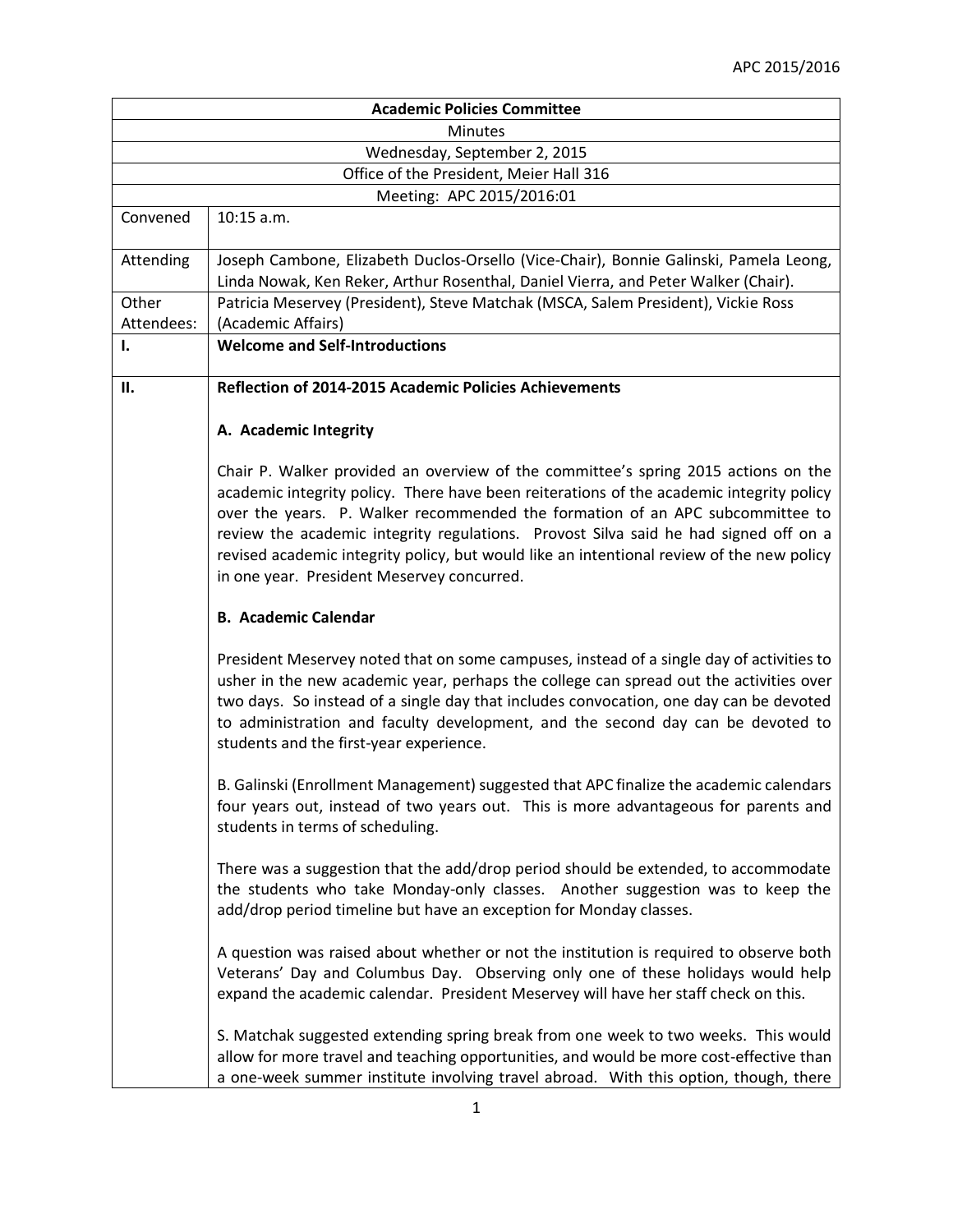|     | was some concern about the alignment of day and evening classes. A question was raised                                                                                          |
|-----|---------------------------------------------------------------------------------------------------------------------------------------------------------------------------------|
|     | about the extent to which the activities involved in the alignment process might affect<br>policy work. There was also concern about continuity if spring break were two weeks. |
|     | One option suggested is that for students not traveling abroad, the second week should                                                                                          |
|     | be filled with equivalent applied activities.                                                                                                                                   |
|     |                                                                                                                                                                                 |
|     | There was consensus that revisions to the course schedule would require input from both                                                                                         |
|     | the curriculum committee and academic policies commmittee.                                                                                                                      |
| Ш.  | <b>Other Business</b>                                                                                                                                                           |
|     | A. Course Schedule                                                                                                                                                              |
|     | Provost Silva suggested that Salem State rethink the course schedule so seminar days fall                                                                                       |
|     | on Wednesdays instead of Mondays. This change in schedule would avoid the problem                                                                                               |
|     | of excessive (Monday) holidays and the resulting truncated Monday class schedule.                                                                                               |
|     |                                                                                                                                                                                 |
|     | President Meservey mentioned that institute courses could be scheduled anytime, and                                                                                             |
|     | that we could look at intersessional courses in January, as well as month-long courses.                                                                                         |
|     | <b>B. Advising Implementation Task Force</b>                                                                                                                                    |
|     | Provost Silva recommended that the APC review the advising implementation task force                                                                                            |
|     | outcomes. The task force made a few recommendations, but there may be restrictions                                                                                              |
|     | as to what can be implemented because of the budget constraints. There was concensus                                                                                            |
|     | that reviewing the advising implementation task force outcome is in the purview of APC,                                                                                         |
|     | but All-University ultimately should determine which committee is most appropriate.                                                                                             |
|     | <b>C. PARCC Assessment</b>                                                                                                                                                      |
|     | According to J. Cambone, the Partnership for Assessment of Readiness for College and<br>Careers (PARCC) results will be ready in November.                                      |
| IV. | <b>Election of Chair</b>                                                                                                                                                        |
|     |                                                                                                                                                                                 |
|     | P. Walker was re-elected as chair of APC.                                                                                                                                       |
|     | P. Walker informed the committee that his fall 2015 schedule includes a class that meets                                                                                        |
|     | during the APC meeting time (Thursday at 3:15 p.m.). It is therefore important that the                                                                                         |
|     | committee have a vice-chair with significant experience and leadership skills.                                                                                                  |
|     |                                                                                                                                                                                 |
|     | It was also mentioned that some of the meetings could be held virtually.                                                                                                        |
| v.  | <b>Election of Vice-Chair</b>                                                                                                                                                   |
|     | E. Duclos-Orsello was elected as Vice-Chair for fall 2015. She will not be able to serve for                                                                                    |
|     | spring 2016, however. It was agreed that APC will elect another vice-chair for spring                                                                                           |
|     | 2016.                                                                                                                                                                           |
| VI. | <b>Appoinment of Recorder(s)</b>                                                                                                                                                |
|     |                                                                                                                                                                                 |